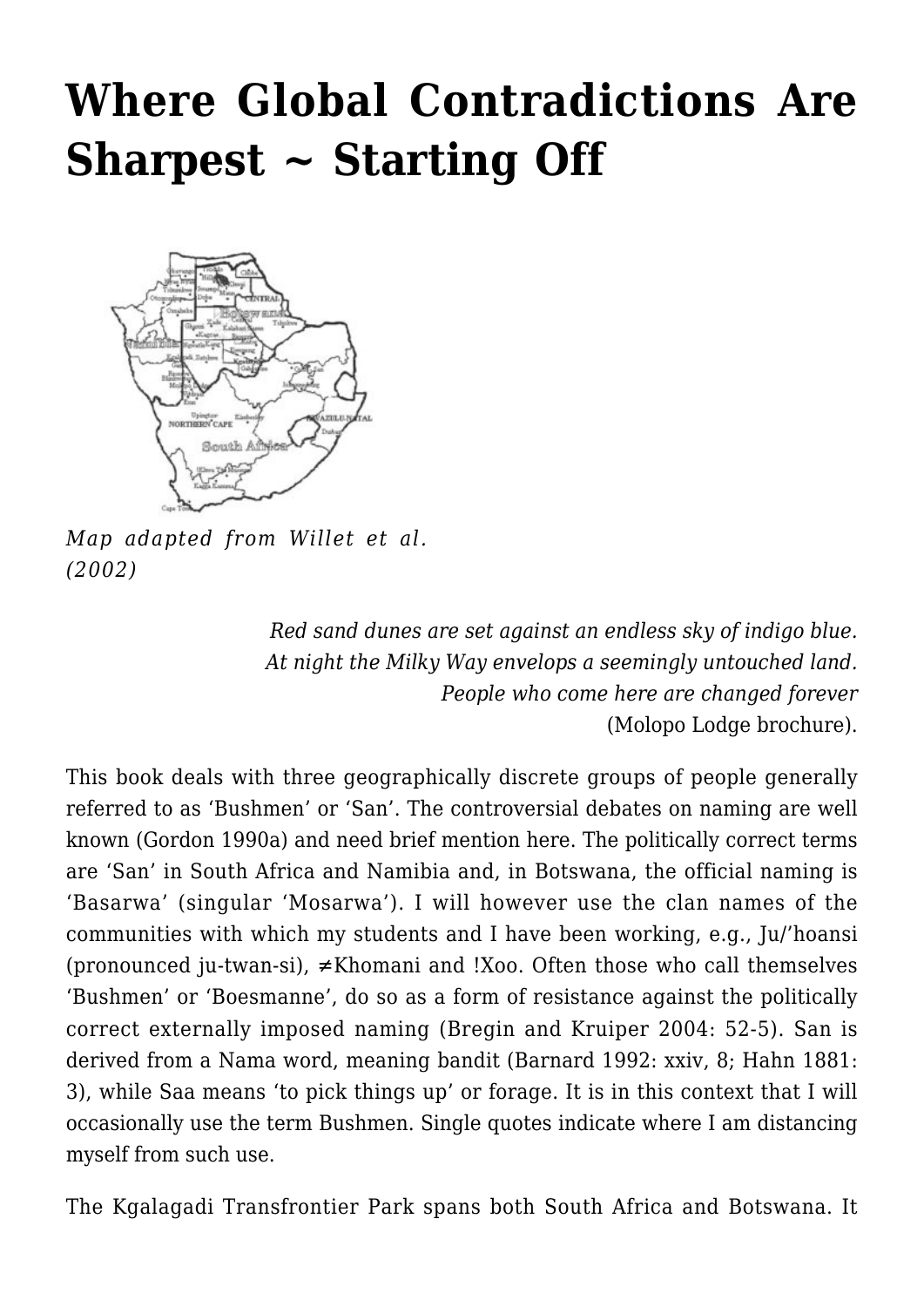features endless rolling dunes with shrubby vegetation and isolated tall savannah thorn trees. The semi-desert is interspersed with numerous pans, ranging from small to well over 50 kms in diameter. The communities with which we worked resided in three locations, Ngwatle in south central Botswana, Witdraai and Blinkwater in the Northern Cape, and the Nyae Nyae, Eastern Bushmanland, Namibia.

Ngwatle was a community of perhaps 100 plus displaced people in 1995, with over 184 in 2004. It is located in the controlled Hunting Area called the Kgalagadi District 1 (KD/1). KD/1 is 13,000 km squared and three villages within its boundary include Ngwatle, Ukwi and Ncaang. It has a total population of about 800. In 2001, the villagers told us that the number had risen to 200 plus, the majority being *inkomers* (newcomers/incomers) mostly of Kgalagadi origin. The !Xoo are the majority at Ngwatle during hard times, but sometimes become a minority in good periods of rain. Ngwatle is living on borrowed time: the villagers have been told to move to other settlements, as the area is reserved for wild animals. Their response is one of resistance, a refusal to move, and requests to publicize their plight.

Ngwatle consists of two main ethnic groups: The !Xoo and the Bakgalagadi, although the !Xoo typically build their shelters away from the Bakgalagadi. The Ngwatle Basarwa community comprises a mixture of Bakgalagadi and !Xoo who have defined themselves as Bushmen. This small group coalesced around two Afrikaans-speaking !Xoo brothers in the late 1980s (Simões 2001a).

The community is severely poverty-stricken and is serviced by a Non-Governmental Organisation (NGO), some state departments, and a safari company (Flyman 2001). 'Destitute rations' are delivered monthly to a third of the Ngwatle population. In July 2004, we watched as the district officials placed 66 rations of maize meal, sorghum, tea, cooking oil, etc. on a large tarpaulin on the sand, readied for distribution. The goods looked like a multi-coloured miniature magic city glistening in the fading sunlight. Those who qualified for these rations also received a monthly allowance of P55 **[i]** from the Department of Pensions. The community is supplied with one water tank that is filled approximately every two weeks by the government. The larger settlements are also provided with salt water for their livestock. However, because Ngwatle is deemed too small, its villagers have little option but to share their water supply with domestic animals. Their main cash income is through craft sales to tourists, roadwork for the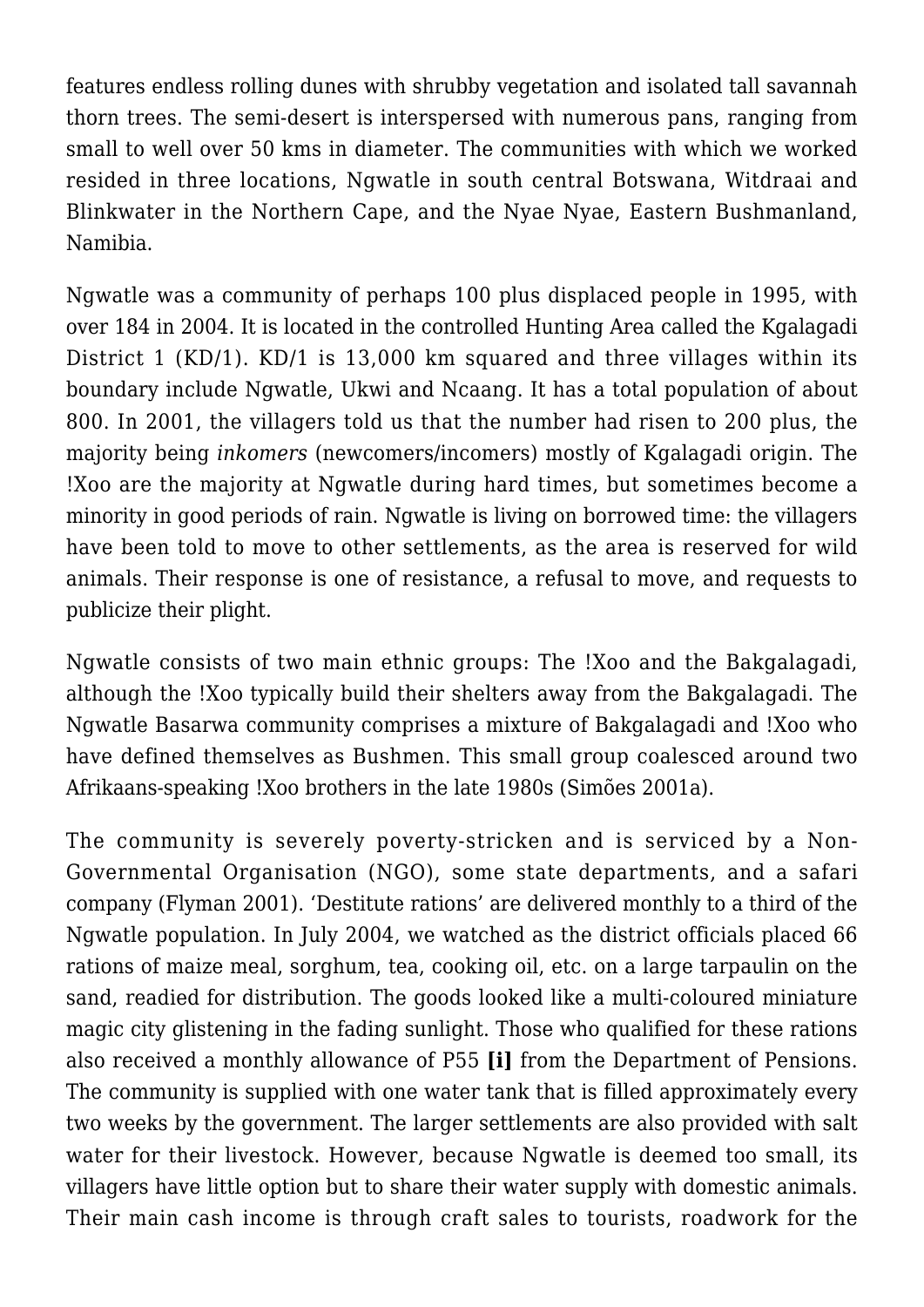government and through various opportunities available via the Nqwaa Khobee Xeya Trust.**[ii]**

Two hundred kilometres south of Ngwatle, on the South African side of the Kgalagadi Transfrontier Park, the Nama and Afrikaans-speaking <sup>1</sup>Khomani live in a variety of scattered settlements in the Northern Cape (1,400 kilometres from Durban). During the apartheid era, 'Bushmen' were classified as 'coloureds', and lived in harsh conditions. The violence and dislocation wrought by colonialism and apartheid resulted in the dispersion of the <sup>1</sup>Khomani, their language and their cultural practices. The lodging of a restitution land claim in August 1995 brought together about 200 adults. It was the first time that many of the surviving ≠Khomani (meaning 'large group') had come together as a community. This name was constituted to further the purposes of the land claim. Their diverse backgrounds, however, made it difficult for the <sup>1</sup>Khomani to form a cohesive community or clan identity, a contributing factor in conflict and division (cf. Robins *et al.* 2001: 26). The claimants were the ten families of the extended Kruiper clan who had been born in the area later declared the Gemsbok Park, from which they had been evicted in 1972.

The claim was granted in 1999 and culminated in a ceremony attended by the then Deputy President Thabo Mbeki, and community leaders Dawid Kruiper and Petrus Vaalbooi. Many previously employed in a cultural tourism venture at the Kagga Kamma Game Park a thousand kilometres to the south, returned to the north. The previously scattered group of a few thousand people, few of whom were connected to the Kruipers, chose different paths following the claim. Some became pastoralists and farm sheep and goats (the Vaalbooi group); others moved into small towns in the area; and one small, self-declared, relatively alcohol-free group lived on a sand dune between April 2000 and May 2005, known as Blinkwater ('Sparkling Water'). The remainder, about eighty, try to live 'traditionally' on an inadequate tract of wilderness opposite a liquor store run by the Molopo Kalahari Lodge.**[iii]** This 'traditional' group has been – on paper at least – the recipient of huge amounts of development aid from both the state and international donors. Its members have been also employed in a variety of cultural villages and game parks in four different provinces. This community is internationally well known in movies, TV-advertisements, photographic books and academic studies (White 1995; Buntman 1996a; Bester and Buntman 1999; Simỡes 2001a; Ellis 2000; Isaacson 2001; Weinberg 1997).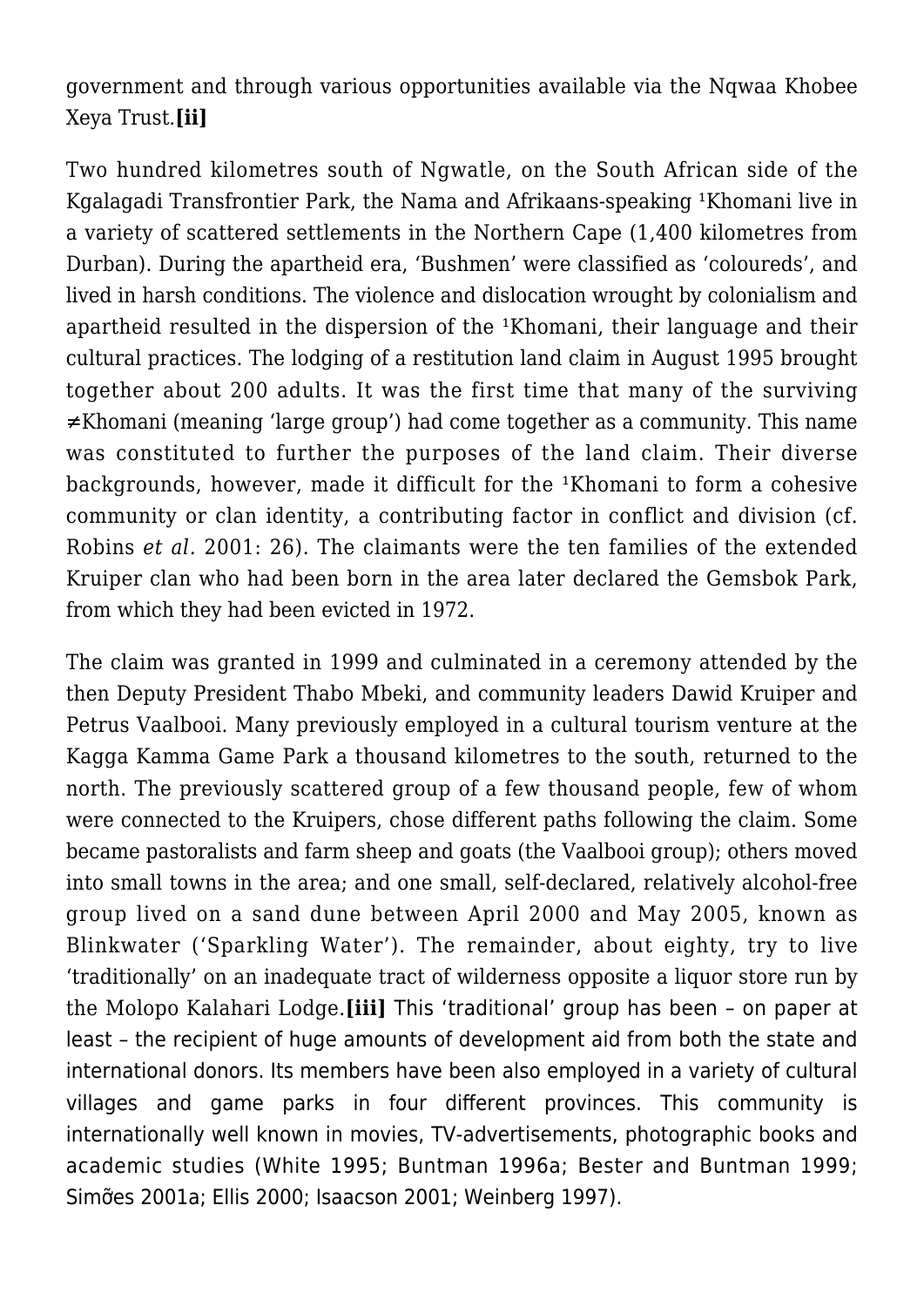The extended Kruiper clan constitutes itself as 'traditionals'. The Kruipers seem to be much more embattled than their counterparts to their north in Botswana, or the pastoralists led by Vaalbooi. The Kruipers' encounter with modernity has had a negative impact on their social fabric. Sections of this community are often alcohol-driven, and at Witdraai, the gene pool of the 'traditional ≠Khomani' is further threatened, argues Roger Carter,**[iv]** by incestuous last grasp attempts to retain community, lineage and cultural cohesion (see also Bregin and Kruiper 2004: 106-7). AIDS, spread by unconventional sexual relations, suggested one of our informants during our July 2003 visit, will more than likely see the imminent demise of this community. Where deaths at Ngwatle occur through natural causes and illness, at Witdraai death by murder and domestic violence – often in public – is prevalent. Perpetrators were not held accountable by the police for these acts. In general the 'Bushmen' were ill treated by state agencies; indeed the police may have been part of the problem (*Special Assignment* 2004). This lack of attention to the needs of the community was rectified in 2004, through an inquiry launched by the South African Human Rights Commission (SAHRC). The inquiry concluded that despite the land restitution, the <sup>1</sup>Khomani lived in poverty and neglect. In addition, the conflict between the community and the local police was in need of a fundamental change, accompanied where possible by a change in police personnel, in order to restore positive relationships. Two policemen had been charged with the killing of Optel Rooi, and the court case resulting from the Commission's work was the talk of the area when we visited Witdraai in June 2005. It was via the Commission that the source of community divisions became clear. The original land claimants were encouraged to swell their ranks. Individuals not born in the Park were thus included, resulting in a challenge to Kruiper's authority and his traditional cultural objectives. The communal land managed by the CPA, in which the traditionals are a minority, resulted in Kruiper wanting to secede from the agreement (Ancer, 29 October, 2004).

Dependency characterises the Kruipers, but individual and communal agency was evident amongst the adjacent five family-community of Erin.**[v]** Individuals tend to migrate between a variety of Northern Cape and other locations, however. Witdraai and Erin resist the push towards pastoralism as indicated by the *Westerse* ('Western') (pastoralist) constituency located a few kilometres away at Scotty's Fort where Vaalbooi resides.**[vi]** Where the Kruipers consider themselves 'special' – a status allegedly conferred upon them by donors, media professionals and the state – at Ngwatle, the !Xoo call themselves the 'undesirables', as the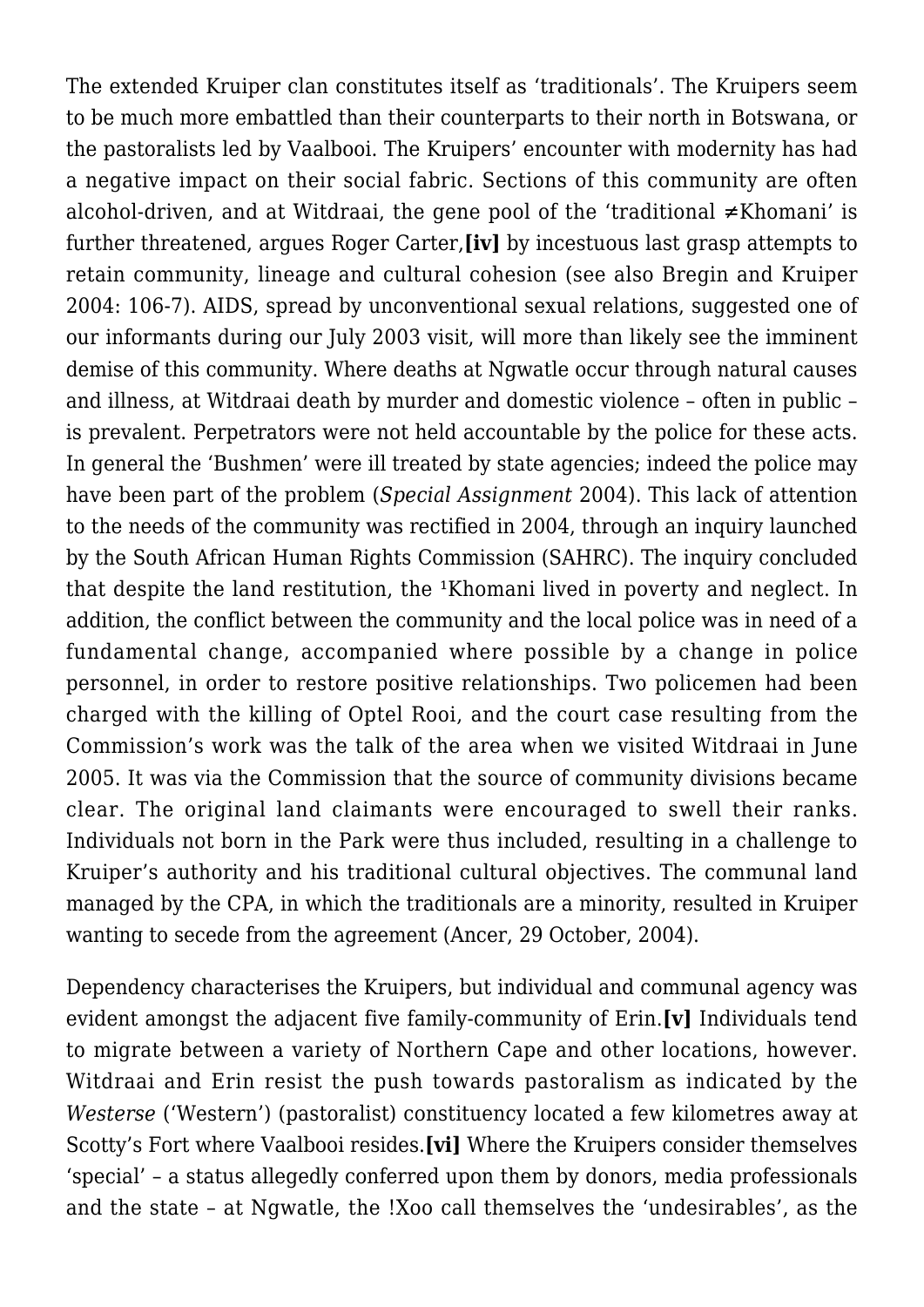government would prefer that they move to better serviced settlements in the KD/1 area, such as Ukwi and Ncaang, which have clinics, schools, borehole supplied water and other amenities.

The Ju/'hoansi **[vii]** in Namibia are part of the broader San population scattered over large tracts of Southern Africa. 'Ju/'hoansi' translates to 'the real people', with about 12,000 living in Namibia and Botswana. It is the Ju/'hoansi which were studied and filmed by the Marshall Family Expeditions during the 1950s, resulting in the most continuous record of any people living anywhere at any time (cf. for example J. Marshall 1993; L. Marshall 1976; 1999; Marshall Thomas 1959; see also Wilmsen 1999).**[viii]** About 3,000 live in small communities in Nyae Nyae, where they have semi-control over their much reduced land area, now a conservancy. The rest live farther west or south in towns or cities with other cultural groups, or on farms.

Our visits to Ngwatle started in 1995. We began visiting the ≠Khomani in 1999 at Kagga Kamma, and Witdraai and Blinkwater in 2000. We also worked with the Ju/'hoansi in 1996, though a systematic analysis of the Marshall Family Film Archive started in 1991 (cf. Bishop 1993; Tomaselli 1999a; Cabezas 1993a).

The Ju/'hoansi coexist with herders and agriculturalists such as the Ovambo and the Herero. The Herero are Bantu-speaking and breed cattle to the south of the Ju/'hoan conservancy. Numbering about 100,000, the Herero have lived in the Namibia area for over 350 years. The Herero came under the colonial rule of Germany at the end of the 19th century. By 1904, a rebellious struggle between the Herero and the encroaching Germans lasted for three years. The conflict was a result of both the racist German attitudes as well as a cattle plague, called the *rinderpest*. Three-quarters of the Herero population was exterminated and the rest were forced to resettle in the mostly inhospitable portions of the Kalahari Desert (Holmes and Ford 2002) where they are locked in a land struggle with the Ju/'hoansi (see Chapters 5 and 6).

The individual actors in our story are mentioned below.

*Different People, Different Communities*

*≠ Khomani*

*Northern Cape*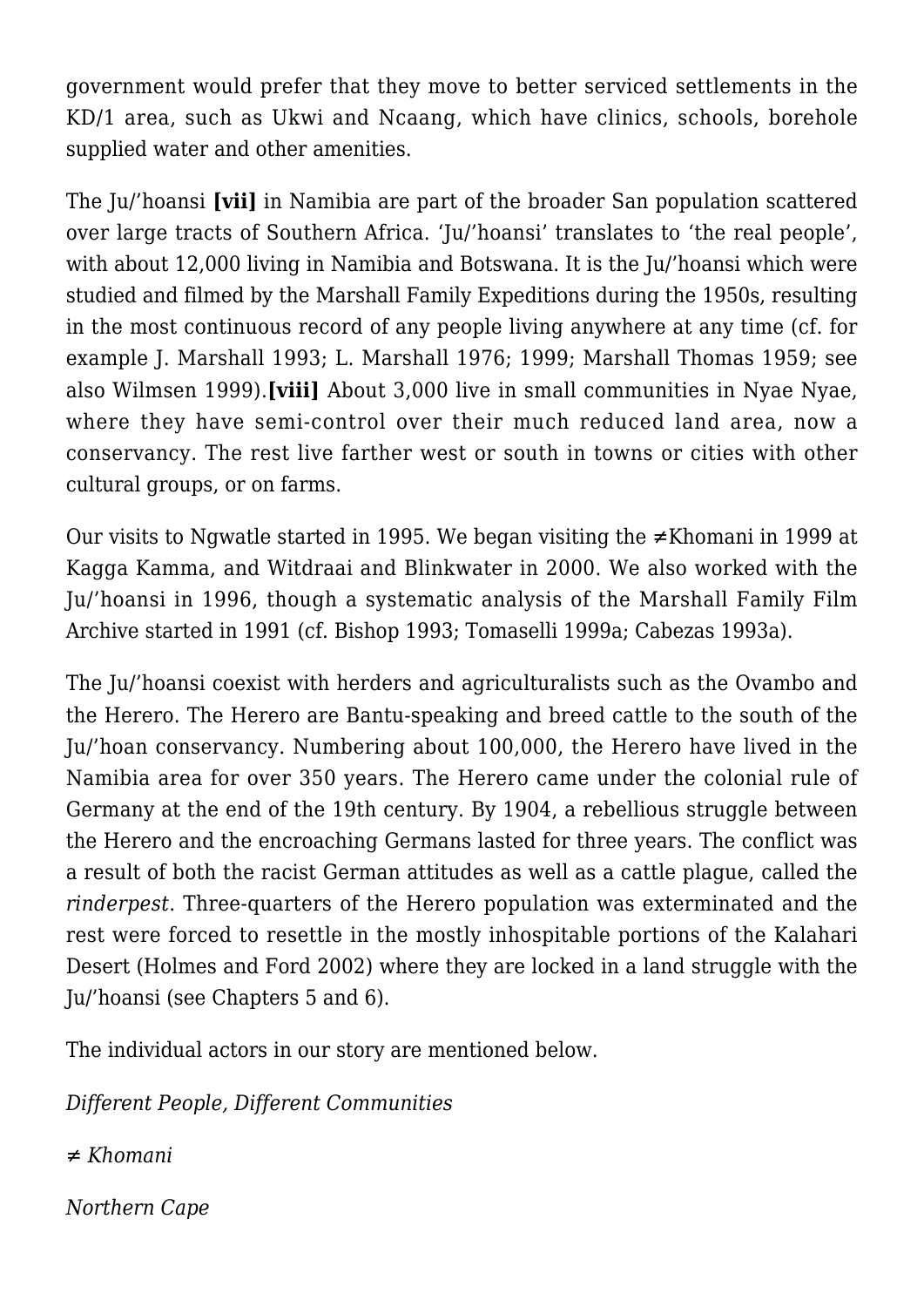*Belinda Kruiper* (Neé Matthee) – lived in Cape Town before working for the Parks Board in the then Kalahari Gemsbok Park, where she met the Kruiper family. She married Vetkat Kruiper, and lived on a rented sand dune, Blinkwater, six kilometres south of the Kgalagadi Transfrontier Park. She worked for the South African San Institute (SASI), but left due to differences with management. Belinda started, but did not finish, her university studies in social work. Her role in the community is that of an organic intellectual. She promotes her husband's artwork (see Bregin and Kruiper 2004; Tomaselli 2003; 2006a).

*Vetkat Regopstaan Kruiper* Belinda's husband, and the younger half brother of Dawid Kruiper. A talented artist, his work has been exhibited and sold at a variety of museums since 2001 and was in 2004 exhibited at the United Nations. Family conflict resulted in their living at Blinkwater instead of one of the allocated farms. In 2005 he and Belinda moved to the nearby Welkom settlement and established an art centre.

*Dawid Kruiper* – Traditional leader of the ≠Khomani; lives at Witdraai (cf. White 1995).

*Petrus Vaalbooi* – Formerly the chairperson of the ≠Khomani San Community Property Association (CPA); has assumed the role of leader of the 'western' Bushmen.

*Silikat van Wyk* – Artist and craftsman, cultural performer (cf. Dyll 2003).

*Elsie Witbooi* – Silikat's former wife. Her new boyfriend murdered Elsie in September 2003.

*Toppies Kruiper* – Dawid Kruiper's son, who makes and sells crafts at the roadside; lives at Witdraai.

*Jon Kruiper* – Son to Dawid Kruiper; it is expected that he will be their next traditional leader.

*Anna Festus* – Previously fieldworker for SASI and personal assistant to Dawid Kruiper until 2005.

*Anna Swart* – Grandmother and original speaker of N/u who lives at Witdraai.

*Isak and Lys Kruiper* – Worked as cultural performers at Kagga Kamma (cf. Buntman 1996b) and Ostri-San. Returned to Witdraai as crafters in 2005. Isak is a traditional healer.

*Rosa Meintjies* – Wife of Abraham, previous manager of the Witdraai Tentepark (camp site). She works at Erin making patterns on sheets and other items.

Many of the traditionals have worked as cultural performers at the Kagga Kamma Game Park in the Western Cape (cf. Tomaselli 2002; Buntman 1996a), at Ostri-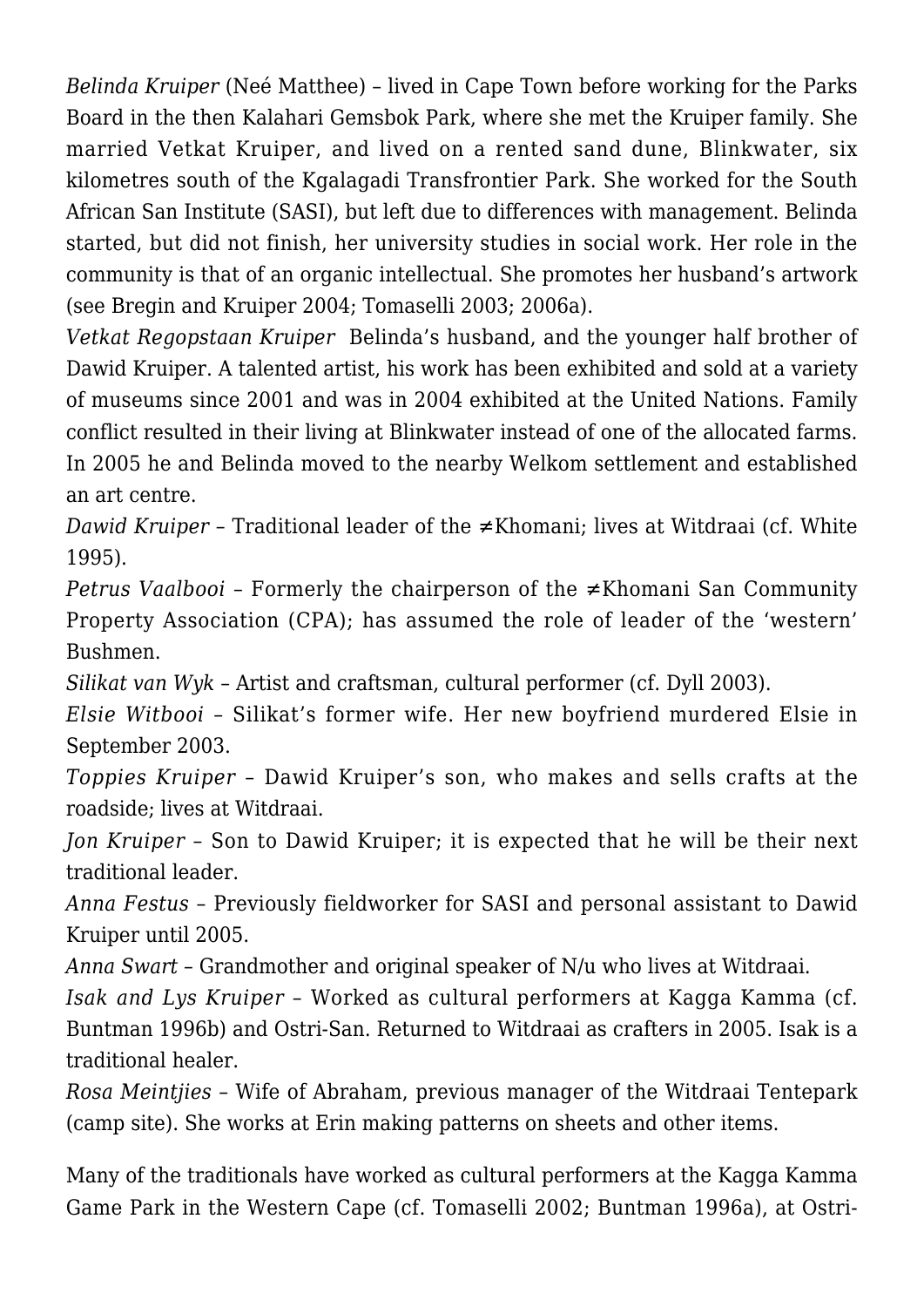San and Mabilingwe in the North West Province and a park at Ellisras, Limpopo province, and elsewhere.

#### *Ngwatle/southern Botswana*

*Miriam Motshabise* – Young single mother who lived at Ngwatle and Monong. Miriam died in April 2004 at Ngwatle.

*Pedris Motshabise* – Miriam's brother; also lives at Ngwatle. In 2002 he was at Ukhwi, looking after camels for the Nqwaa Khobee Xeya Trust.

*Baba (Kort-Jan) Kies Nxai* – Kort-Jan is an Afrikaans name meaning Short John, given this name because of his short stature. He is seen as a leader by his family within the Ngwatle community.

*Jon-Jon* – Kort-Jan and Katrina's son, who worked briefly for SBB

*Vista-Jan* – Kort-Jan and Katrina's son.

*Johannes Nxai* – Johannes' family was killed by South West Africa People's Organisation (SWAPO) soldiers, and he was raised by Kort-Jan.

*Gadiphemolwe Orileng* – Was living at Ngwatle in 1999; worked briefly as a tracker for SBB.

*Kaptein* – Kaptein ('Captain') is the official leader. He was allocated this role by a local council under the Hukuntsi district and is paid a salary by the government. The position of Kaptein or chief used to be hereditary, but Kort-Jan's late brother, Petrus, was the Ngwatle community's last 'Kaptein' of this family, as he died before he could select the next Kaptein. The present Kaptein is a Mokgalagadi. He is, however, recognised to some extent as a leader or figurehead in the community, although his authority is challenged in some instances.

*Tshomu* – Worked on the mines in Witwatersrand and retired to Ngwatle.

## *Ju/'hoansi*

≠Oma Tsamkxao – Also known as Leon; acted as the interpreter for the group during the 1996 visit.

N!ai – Subject of John Marshall's film, *N!ai: Story of a !Kung Woman* (1978*)*, and acted also on Jamie Uys' Film, *The Gods must be crazy*, amongst others.

## *Specifically, what are we doing?*

This book deals with the interactions between myself, my co-researchers and students, and the three communities in South Africa, Botswana and Namibia. Each chapter presents a discussion and interpretation of the various interactions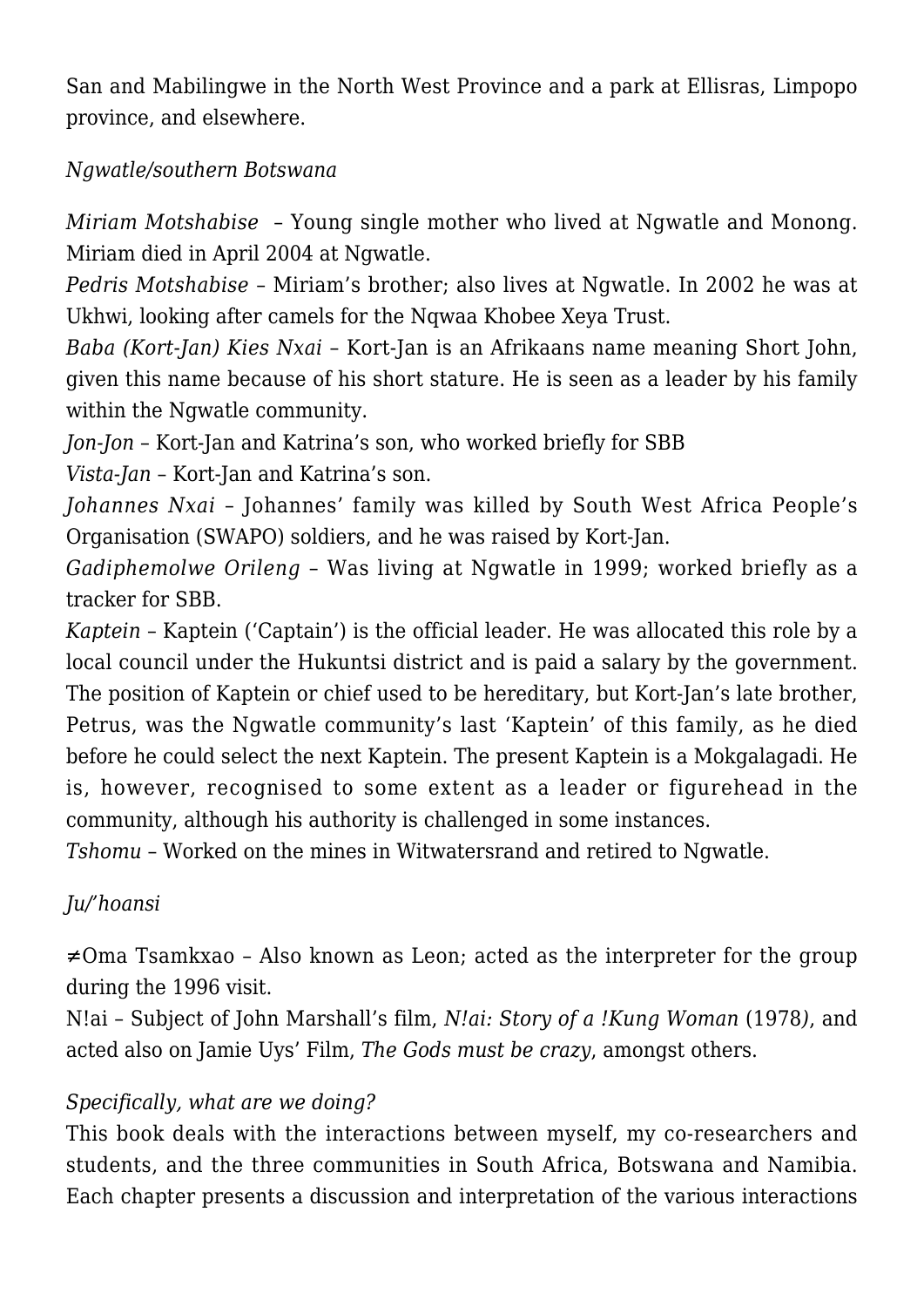and gives attention to the often overlooked aspects of power, communication, symbolism and fieldwork experience that are usually back-grounded in favour of more objectified information on culture, livelihood and social life. The strength of this participatory project lays in its empirical, real-world basis, namely, a regularized series of field trips to the Kalahari (inaugurated in 1995) (Chapters 2-6). The chapters delineate a broad network of interrelations, within various networks and at different levels of social interaction, and between observers and observed.

On one level, this book deals with the variety of fieldwork experiences around transport, logistics, negotiating entry, and establishing authentic reciprocal relationships, which are important in making research possible in the Kalahari. The project started as a relatively formal exercise in the conceptualisation of the Marshall film record and Jamie Uys' *The Gods must be crazy* films (1980; 1983), and Ju/'hoansi responses to them (Tomaselli 1992; 2006b; McLennan-Dodd and Tomaselli 2005). The project developed into a wider study of researcher/researched interaction, cultural tourism, and the deconstruction of cultural studies, ethnographic research and 'Bushman' studies in general. I discuss experiences in the field recorded over a ten-year period, and I deconstruct essentialised categories often invoked to explain the behaviour of the Other, or in reverse, the behaviour and perceptions of the European Same.

The study is also an extended critique of a disengaged metropolitan cultural studies, one that lets form prevail over content. In reaction, this project is a cultural studies ethnography of doing research. On yet another level, our work is a record of the dialectic between cultural change on the one hand and political and economic change on the other. Another core theme of the study is the importance of human rights issues and politics. Included in the analysis of power relations are the relationships in the following dyads: people:government; female:male; and visitors:hosts.

The product of this approach lies outside conventional ethnography. I call it reverse cultural studies. Our autoethnographies are reflexive of the researchers' impact on the subjects and vice-versa.

*Chapter 1*, co-written with *Arnold Shepperson*, sets out the basic research questions, which have underpinned the approach as a whole. Shepperson's contribution was to assist in the development of a methodological framework in which to situate the ten-year-study. This chapter should be read in conjunction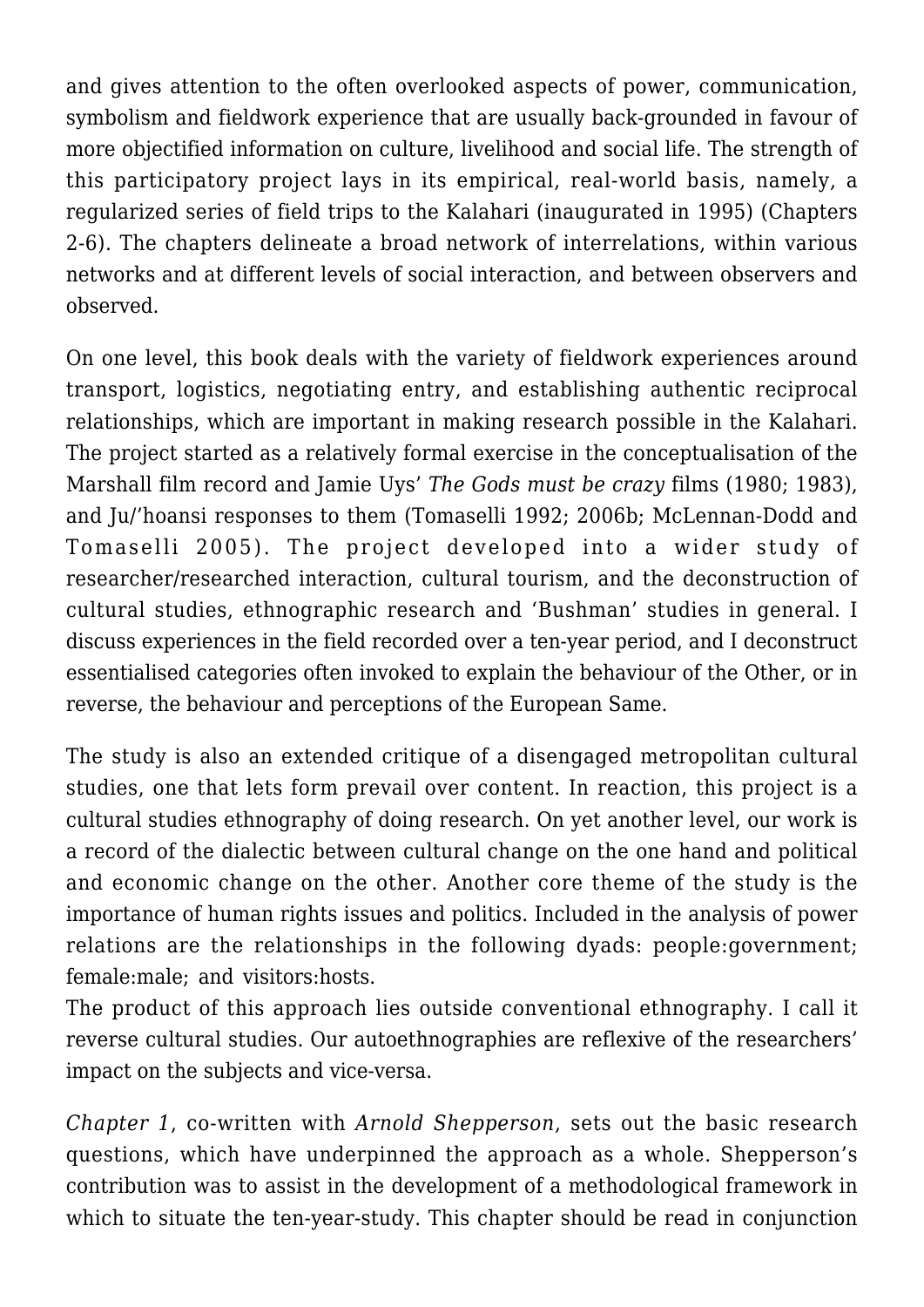with Chapter 7, as both offer theorised explanations of the fieldwork experience. Chapter 1 explains the questions within an implicit Peirceian (1965; 1966; 1998) semiotic framework, while Chapter 7 in drawing together the various theoretical strands of the study in general, also deals with questions of ethics, intellectual ownership, and interaction.

*Chapter 2* sets the methodological scene. A vehicle breakdown resulted in the genesis of a theorised diary of fifteen field trips to the Northern Cape, Ngwatle, the Kutse and Central Kalahari Game Reserves and adjacent areas. It provides the basis of a reflexive argument in discussing problems in fieldwork, globalisation, academic access, and research accountability. The narrative aims to forge a space in the global publications industry for kinds of cultural studies done in Africa, in which detail is as important as theory, in which human agency is described and recognised, and in which voices from the field are engaged by researchers as their equals in human dignity and thus as producers of knowledge.

*Chapter 3* continues the Kalahari story on issues of representation, research methodology, and reverse cultural studies. It discusses relationships between observers and observed in terms of dependency, inclusions/exclusions, and borders and othering. Continuing with autoethnography, it reflexively analyzes tensions and contradictions set in motion by the writing of this chapter within the Ngwatle and Northern Cape communities, and between myself, development, and other agencies.

'*"Op die grond"*: Writing in the San/d, Surviving Crime' (*Chapter 4*) is a theorised, detailed and densely narrated account of a series of unplanned ethnographic encounters which simply happen *en route* to the focal encounters intended to take place with members of the ≠Khomani and Ngwatle communities. Interacting both conceptually and experientially with the host communities in which it is conceptualised, and the scholarly circles within which I am anchored, this study enacts, among other things, the processual coming-into-being of a written ethnographic documentary in contemporary Southern Africa.

*Chapters 5 and 6* are interlinked in that they examine the impact of the visual on the everyday life of the Ju/'hoansi in Namibia. The results of a fieldtrip in July 1996 to Otjozondjupa (previously known as Eastern Bushmanland or Nyae Nyae) in Namibia are discussed in terms of the question: How do subjects make sense of the anthropological? The 'texts' interrogated via Ju/'hoansi popular memory were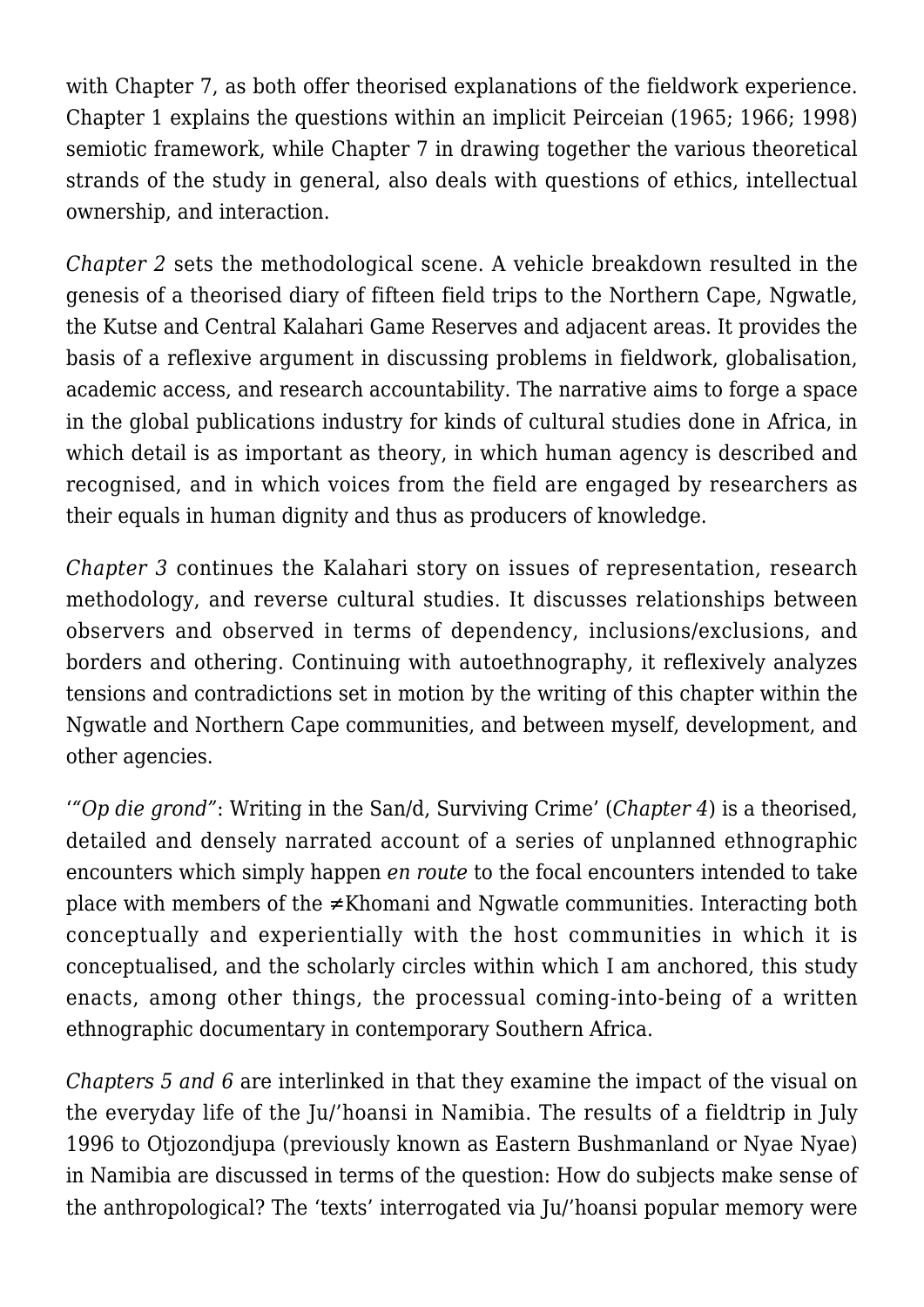those made by documentary film maker John Marshall, South African feature film director Jamie Uys, and a documentary made for the Discovery Channel.

*Chapter 7* presents the theoretical core developed in Chapters 2-6. Where Chapter 1 offers a theoretical entrance into our work in the Kalahari, Chapter 7 systematizes and theorises our early fieldwork. It thus offers a hindsight reflexive argument in discussing problems in fieldwork, academic access and research accountability. Chapter 7 analyzes tensions and contradictions set in motion by the writing of chapters on observer-observed relations within the communities themselves and between myself and other agencies working in these areas. Questions addressed relate to ownership of information, the relationship between the local/particular and the national/policy, and on how to ensure campfire dissemination/involvement of, and popular access to, the written product by aliterate and largely non-English speaking communities.

The kind of writing published here aims to 'show' the making of, rather than simply being the 'telling' of, a story. Each chapter uses scene-by-scene constructions rather than large chunks of narrative. Extensive use is made of dialogue, third person point of view, and detailed dramatic narrative descriptions recording everyday routines, styles and gestures. Multiple narrative digressions are intended to evoke critical response from the reader. At the same time, the style I have developed often resorts to free indirect speech rather than dialogue, frequently using autoethnographic points of view, suggesting a more personalized mode of shared ethnographic documentation (cf. Laden and Kohn 2003). I hope that this style will be both informative and engaging.**[ix]**

#### *NOTES*

[i] Pula is the Botswana currency. One Botswana Pula = 0.18 United States Dollars (currency rate on 24 August 2005).

[ii] The Ngwatle community has organised itself into the Nqwaa Khobee Xeya Trust. The Thusano Lefatsheng Trust supports it. There seems to be lukewarm support for the Trusts, which are seen to be unresponsive to the needs of the Ngwatle villagers.

[iii] The Molopo Kalahari Lodge is located in the heart of the Kalahari. It offers extensive accommodation, conference and entertainment facilities. The Lodge was one of the production bases for the *The Gods must be crazy* (1981) film, amongst many others, both features and documentaries.

[iv] Carter was manager of the then German-owned Molopo Lodge situated across